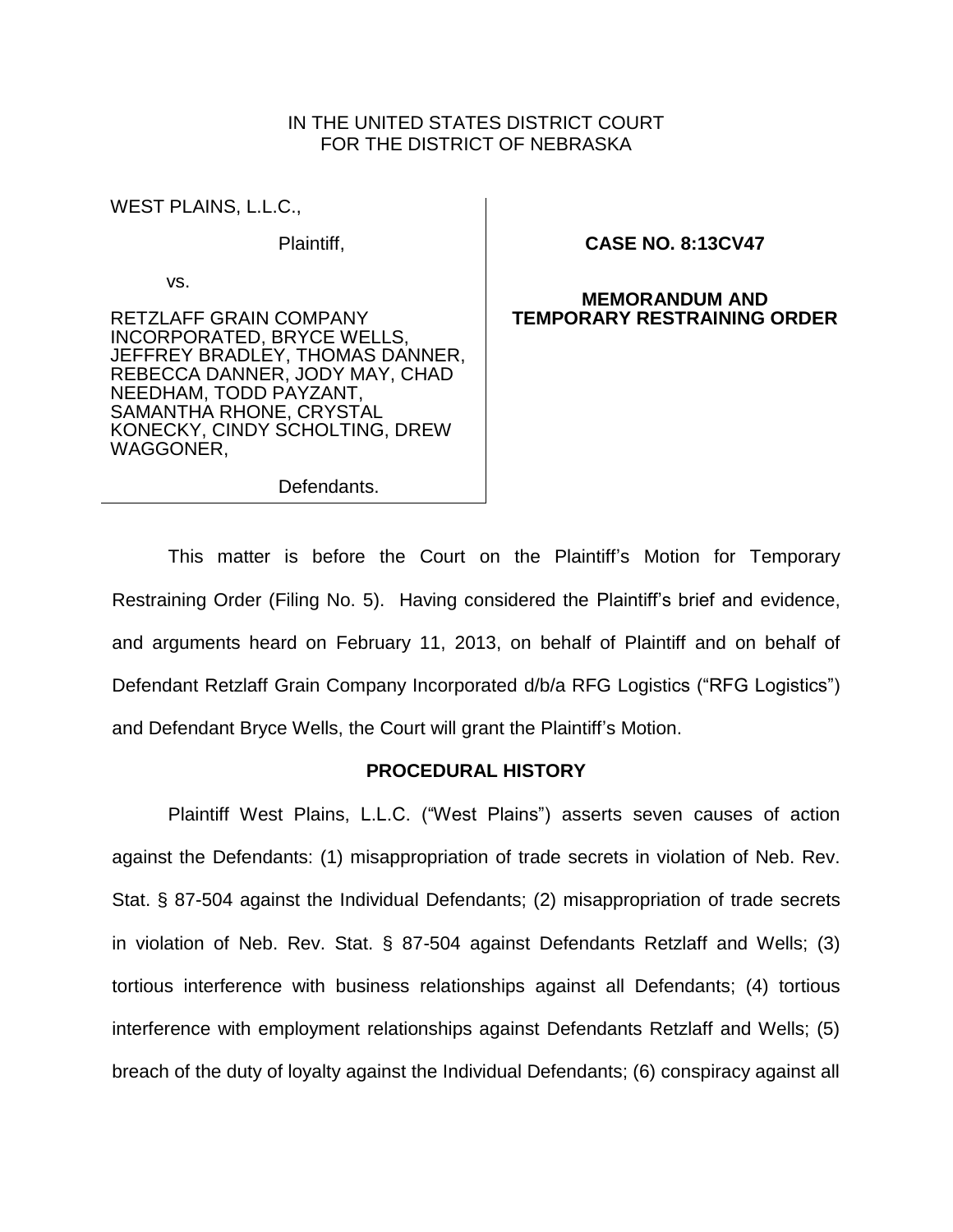Defendants; and (7) violation of the computer fraud and abuse act, 18 U.S.C. § 1030, against Defendant Needham. West Plains generally seeks to enjoin the Defendants from soliciting its clients or using its confidential information and trade secrets, and requests that the Defendants be required to return to West Plains any documentation that contains its confidential information.

West Plains filed its Complaint (Filing No. 1) on February 8, 2013, and its Motion for Temporary Restraining Order (Filing No. 5) on February 11, 2013. Counsel for West Plains submitted an affidavit in support of its Motion, describing West Plains' efforts to notify the Motion. (Filing No. 9-11.) These efforts included emails and hand delivery of the applicable pleadings, and phone conversations with Michael Peterson, who appeared at the hearing on behalf of Defendant RFG Logistics and Defendant Bryce Wells. (Filing No. 9-11 ¶ 3, 4.) Counsel for West Plains also arranged for copies of the pleadings to be delivered to RFG Logistics because West Plains believes each of the individually named Defendants is employed there. (Filing No. 9-11 ¶ 5.)

# **FACTUAL BACKGROUND**

The following facts are based on the evidence submitted by West Plains. Defendants did not present any evidence but will have an opportunity to do so at the hearing on West Plains' Motion for Preliminary Injunction. West Plains is a commodity trading business headquartered in Kansas City, Missouri. (Filing No. 9-1, Affidavit of Ron Gillis, ¶ 3.) In March 2012, West Plains purchased the assets of CT Freight Services ("CT Freight") from West Plains CO ("WPCO"). (*Id*. ¶ 3.) Defendant Bryce Wells owned WPCO at the time of the asset purchase. (*Id*. ¶ 5.) After the purchase, West Plains obtained all the assets and intellectual property of WCPO, including trade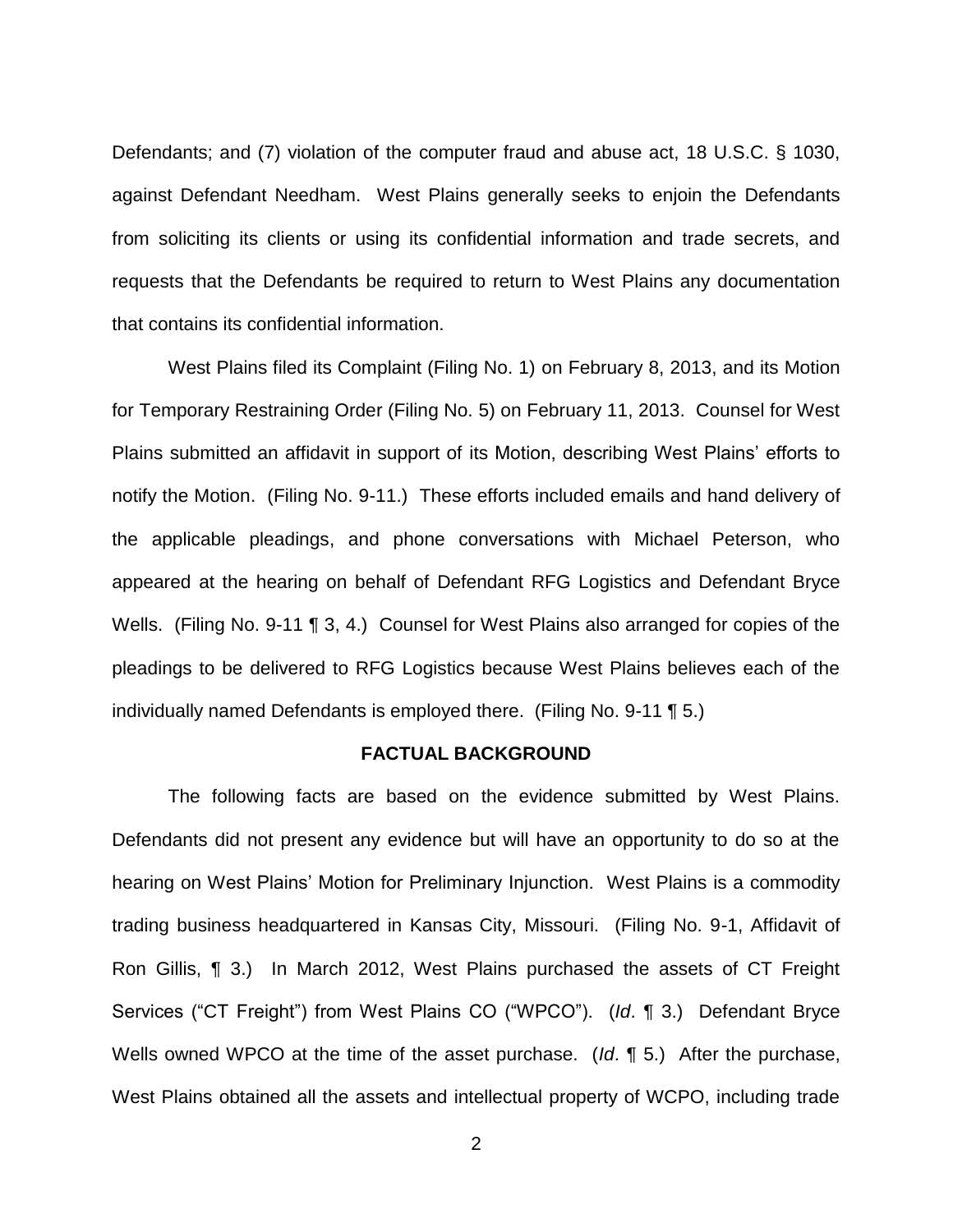secrets, confidential information, and goodwill. (*Id*. ¶ 5.) After the asset purchase, West Plains operated its freight logistics and brokerage services division using the CT Freight trade name. (*Id*.) West Plains also hired many of WPCO's former employees, including Defendants Jeffrey Bradley, Thomas Danner, Rebecca Danner, Jody May, Chad Needham, Todd Payzant, Crystal Konecky, Samatha Rhone, Cindy Scholting and Drew Waggoner (the "Individual Defendants"). (*Id*. ¶¶ 7, 8.) The Individual Defendants composed 75% of CT Freight's brokers and support staff. (*Id*. ¶¶ 8, 10.)

CT Freight's business as a freight logistics brokerage depends on special relationships maintained by the Individual Defendants with CT Freight's customers and contract carriers, and the Individual Defendants' special knowledge about such customers and carriers. (*Id*. ¶ 4.) These relationships depend on the use of confidential information and trade secrets such as customer needs (e.g. quantity of resources and location of resources needed by customers; and customer contact personnel and their corresponding facsimile numbers, telephone numbers, or email contact information); pricing processes and rates; driver databases and/or spreadsheets and information contained therein or derived therefrom; proposals made or planned by West Plains for such customers; and technical analyses or other data provided by West Plains for use by Individual Defendants in servicing customers and contract carriers (collectively the "Confidential Information"). (*Id*. ¶¶ 14, 32; *see also* Filing No. 5 at 2.) Using this Confidential Information, CT Freight generated \$1,715,000 in gross profit for West Plains since the asset purchase in March 2012. (*Id*. ¶ 16.) West Plains states that it required its employees to adhere to a confidential information policy, and its employees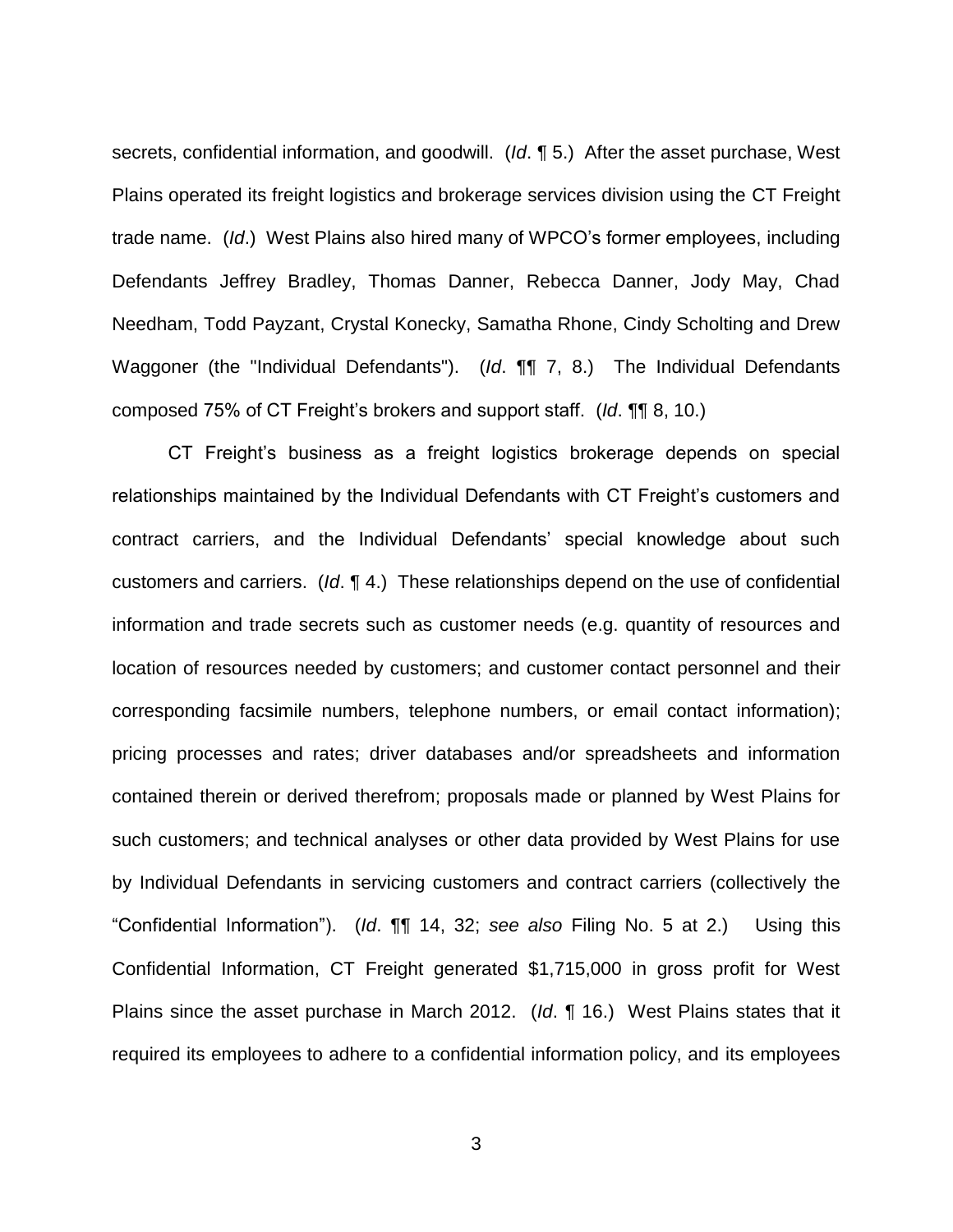agreed through the employee handbook to refrain from working for competitors while employed with West Plains. (*Id*. ¶ 15; Filing No. 9-7.)

On February 5, 2013, each of the Individual Defendants submitted their resignations to West Plains. (Filing No. 9-1 ¶ 17.) The Individual Defendants' departure dates were staggered, with the last resignation scheduled to take effect on February 13, 2013. (*Id*.) West Plains discovered through a search of its company email database that Individual Defendants stopped booking loads for CT Freight customers that were scheduled to be shipped after February 13, 2013, and that Individual Defendants were planning their departure while still employed by West Plains. (*Id*. ¶¶ 21, 22, 23; Filing No. 9-3.) Individual Defendants, upon information and belief, each resigned to accept employment with RFG Logistics in similar capacities to those held while they were employed at West Plains. (Filing No. 9-1  $\P$  18.) RFG Logistics is a new<sup>1</sup> brokerage company, formed by Defendant Wells. (*Id*.)

The evidence submitted demonstrates that at least one of the Individual Defendants, Chad Needham, attempted to erase a block of emails from his computer. (*Id*. ¶ 21.) In an email dated January 5, 2013, from Defendant Wells to Defendants Danner, Scholting, and Needham, Wells referenced several matters he considered important to the transition, including a "Data Dump to capture the old West Plains Co. information." (Filing No. 9-9 at 7-8.)

Evidence also demonstrates that at least one Defendant sent a copy of all contact information of contract carriers used by CT Freight to his personal email

 $\overline{a}$ 

 $1$  Counsel for RFG Logistics appeared at the hearing held on February 11, 2013, and conceded that RFG Logistics was a newly formed company.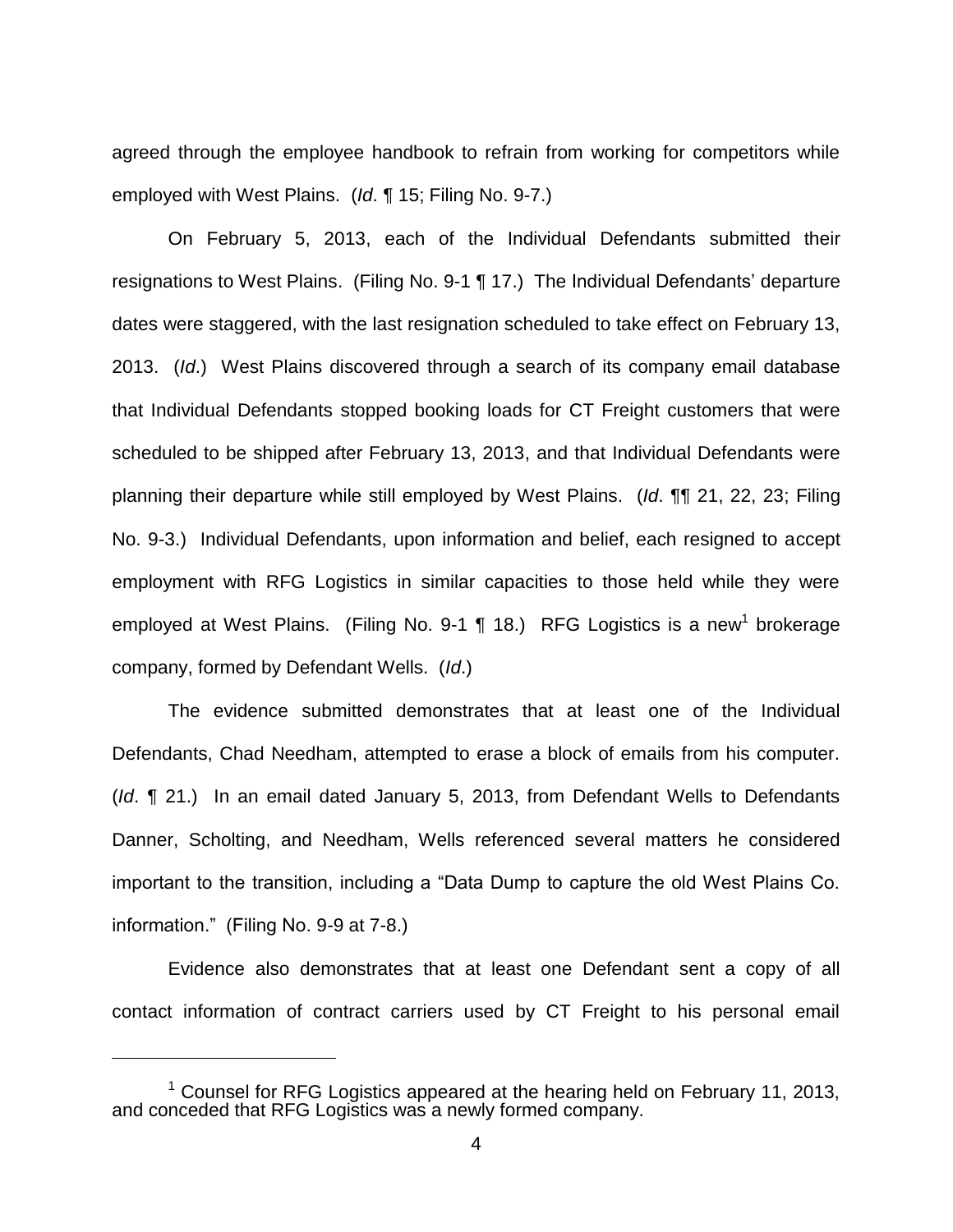account. (Filing No. 9-4.) Additionally, Defendant Payzant sent an email to Defendants Danner and Bradley on January 17, 2013, with a spreadsheet attachment of customer hauling rates. (Filing No. 9-1 ¶ 24; Filing No. 9-5.) Additional evidence shows that Defendants Payzant and Konecky sent emails containing customer contact information to their personal email addresses shortly before submitting their resignations. (Filing No. 9-6.) West Plains also states that there is no business reason why a West Plains employee would need to send confidential information to his or her personal email account. (Filing No. 9-1 ¶ 24.) West Plains considers this to be proprietary information because freight brokers cannot arrange for loads without carrier information. (Filing No. 9-1 ¶ 23.) West Plains continues to investigate the nature of the information transferred by the Individual Defendants, including information concerning customer load inquiries for deliveries in the near future. (*Id*. ¶ 34.)

## **STANDARD**

Courts in the Eighth Circuit apply the factors set forth in *Dataphase Sys., Inc. v. CL Sys., Inc.*, 640 F.2d 109, 114 (8th Cir. 1981) (en banc), when determining whether to issue a temporary restraining order. *See S.B. McLaughlin & Co., Ltd. v. Tudor Oaks Condo. Project*, 877 F.2d 707, 708 (8th Cir. 1989) (approving the use of *Dataphase* factors for analyzing a TRO motion). Those factors are: "(1) the threat of irreparable harm to the movant; (2) the state of balance between this harm and the injury that granting the injunction will inflict on other parties litigant; (3) the probability that movant will succeed on the merits; and (4) the public interest." *Dataphase*, 640 F.2d at 114. "No single factor is determinative." *WWP, Inc. v. Wounded Warriors, Inc.*, 566 F. Supp. 2d 970, 974 (D. Neb. 2008). The movant bears the burden of establishing the propriety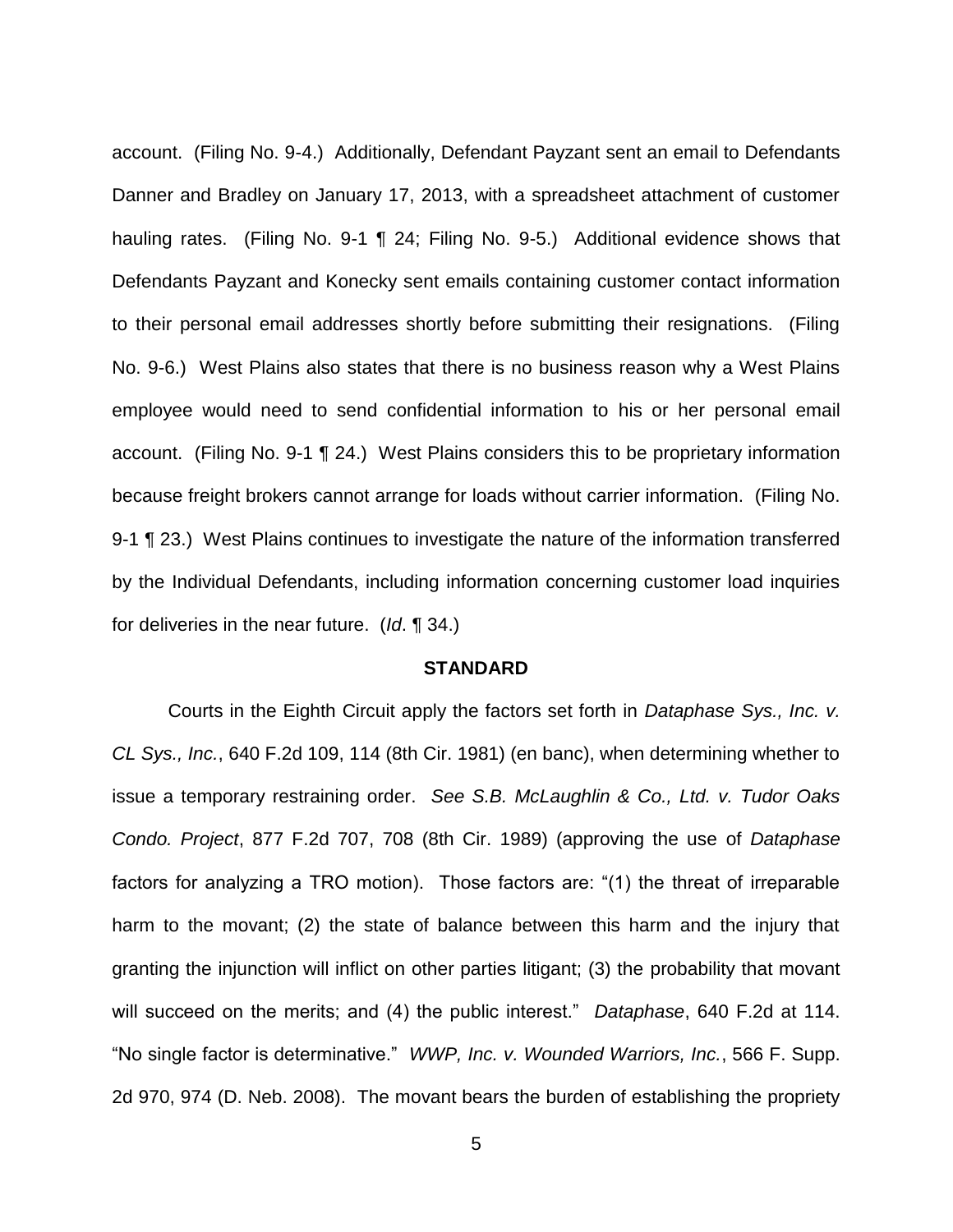of the TRO. *See Roudachevski v. All-Am. Care Ctrs., Inc.*, 648 F.3d 701, 705 (8th Cir. 2011).

#### **DISCUSSION**

## **I. Threat of Irreparable Harm**

West Plains argues that there is a threat of irreparable harm because, absent the granting of a TRO, the Defendants will continue to use its Confidential Information to lure away its clients. West Plains contends that the Defendants' continued use of its trade secrets to lure away its clients will result in a loss of business and customer goodwill. *See Med. Shoppe Int'l, Inc. v. S.B.S. Pill Dr., Inc.*, 336 F.3d 801, 805 (8th Cir. 2003) (internal quotation marks omitted) ("Loss of intangible assets such as reputation and goodwill can constitute irreparable injury. . . . Harm to reputation and goodwill is difficult, if not impossible, to quantify in terms of dollars."). Although West Plains may seek economic damages, under the present circumstances, the amount of damages resulting from the use of West Plains' Confidential Information would be difficult, if not impossible, to ascertain with any degree of certainty. While West Plains continues to investigate the nature of the information transferred by the Defendants, the evidence indicates that, prior to their resignations, Individual Defendants were using West Plains' Confidential Information to the detriment of West Plains and to the benefit of RFG Logistics. Accordingly, the supporting evidence indicates that West Plains has demonstrated that immediate and irreparable injury, loss, or damage will result to West Plains unless a TRO is issued in some form.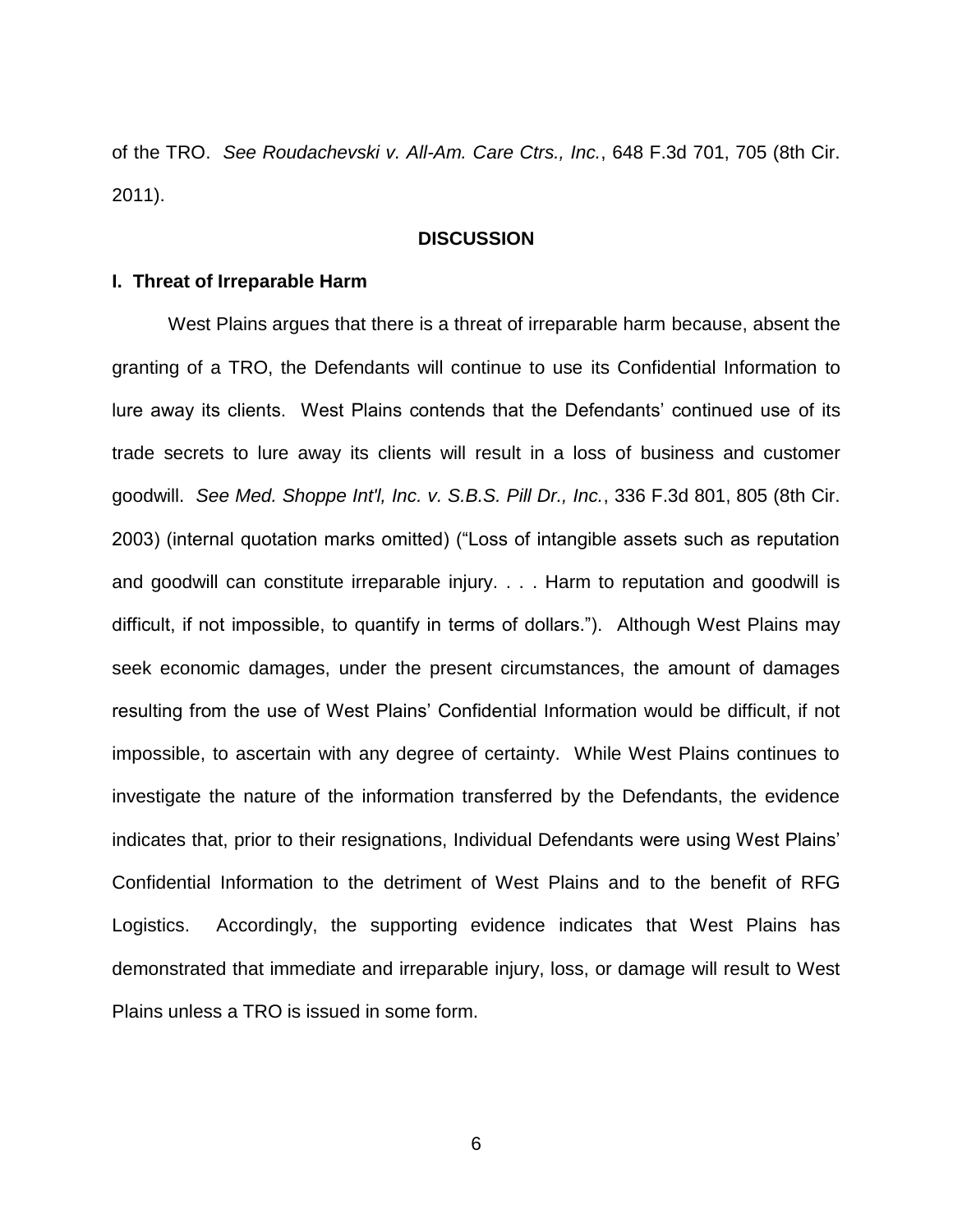# **II. Likelihood of Success on the Merits**

West Plains has submitted sufficient evidence indicate a likelihood of success on the merits, at least with regard to its misappropriation claims. To succeed on its misappropriation of trade secrets claim, West Plains must prove:

(1) the existence of a trade secret  $\dots$ , (2) the value and importance of the trade secret to [West Plains] in the conduct of [its] business, (3) [West Plains]'s right by reason of discovery or ownership to the use and enjoyment of the secret, and (4) the communication of the secret to the employee while he was employed in a position of trust and confidence and under circumstances making it inequitable and unjust for him to disclose it to others or to use it himself to the employer's prejudice.

*Softchoice Corp. v. MacKenzie*, 636 F. Supp. 2d 927, 936-37 (D. Neb. 2009) (citing *Richdale Dev. Co. v. McNeil Co.,* 508 N.W.2d 853 (Neb. 1993)). The Nebraska Trade Secrets Act defines a "trade secret" as:

information . . . that:

(a) Derives independent economic value, actual or potential, from not being known to, and not being ascertainable by proper means by, other persons who can obtain economic value from its disclosure or use; and

(b) Is the subject of efforts that are reasonable under the circumstances to maintain its secrecy.

Neb. Rev. Stat. § 87-502(4). Under Nebraska law, "[m]isappropriation mean[s] . . . [d]isclosure or use of a trade secret of another without express or implied consent by a person who . . . [a]t the time of the disclosure or use, knew or had reason to know that his or her knowledge of the trade secret was . . . [a]cquired under circumstances giving rise to a duty to maintain its secrecy or limit its use[.]" Neb. Rev. Stat. § 87- 502(2)(b)(ii)(C). The evidence presented at the hearing indicates that the information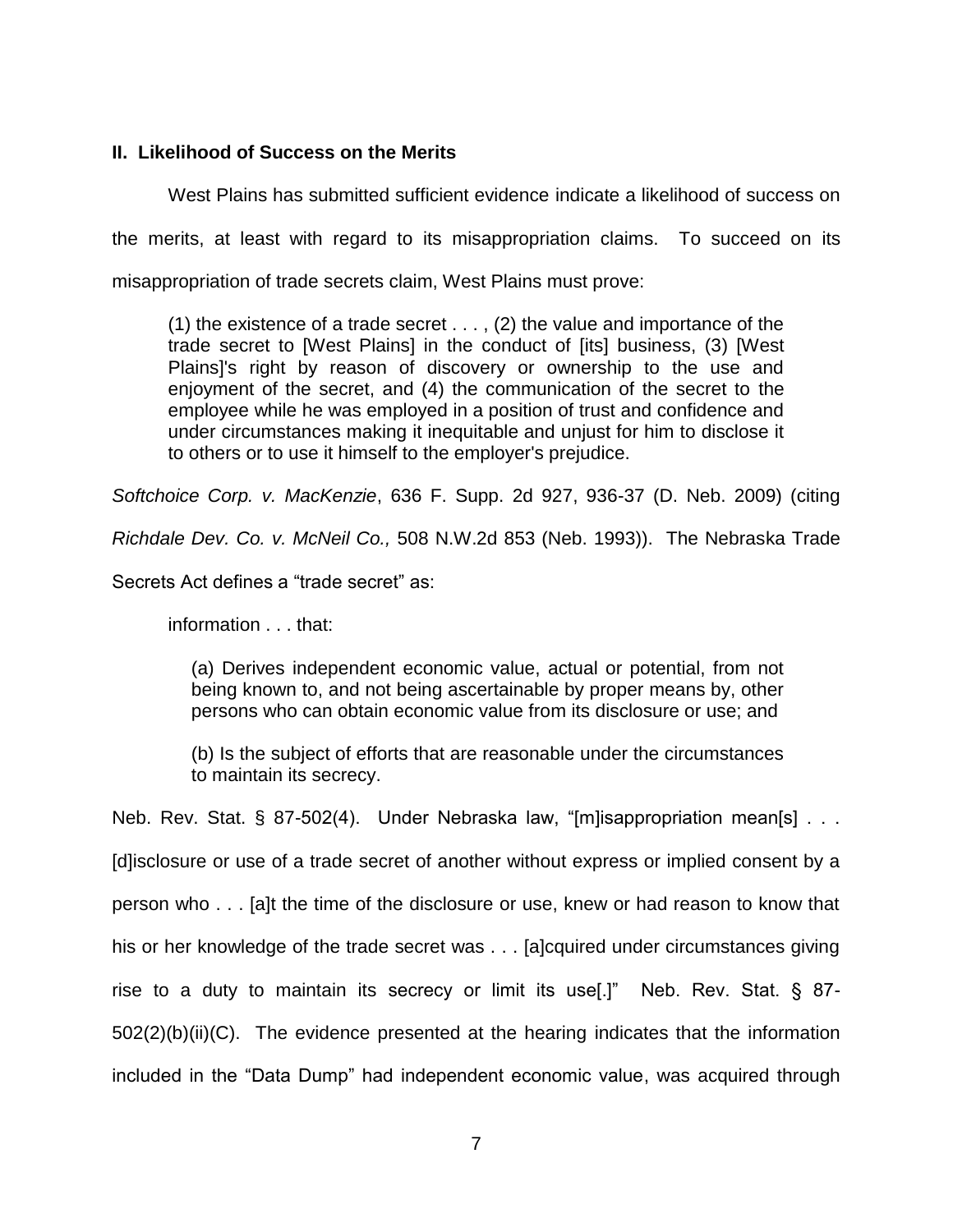the efforts of West Plains, and was maintained as confidential by West Plains. The evidence also indicates that Individual Defendants may have disclosed this information despite their duty to keep it confidential, at least while employed by West Plains. Accordingly, West Plains has met its burden of demonstrating a likelihood of success on the merits with respect to the issue of misappropriation of trade secrets.

### **III. Balance of Hardships**

West Plains argues that the balance of hardships weighs in its favor because, absent an injunction, it is likely to suffer irreparable harm, whereas granting an injunction would not prevent the Defendants from working in the freight logistics business. West Plains argues that a TRO would only prevent the Defendants from engaging in unfair competition by using West Plains' trade secrets and confidential information. At the hearing on West Plains' Motion, counsel for Defendants Wells and RFG Logistics stated that a TRO would prevent RFG Logistics from honoring existing commitments to its own freight customers. In weighing the hardships, the Court concludes that any harm to Defendants resulting from unfair competition would not outweigh the hardships to West Plains. Further, the Court will order security in the amount of \$25,000.00 to pay the costs and damages sustained by Defendants if they are found to have been wrongfully enjoined.

### **IV. Public Interest**

West Plains argues that the public interest factor weighs in its favor because the law favors only lawful competition. It also asserts that it would not be in the public interest to reward the Defendants for taking advantage of a former employer's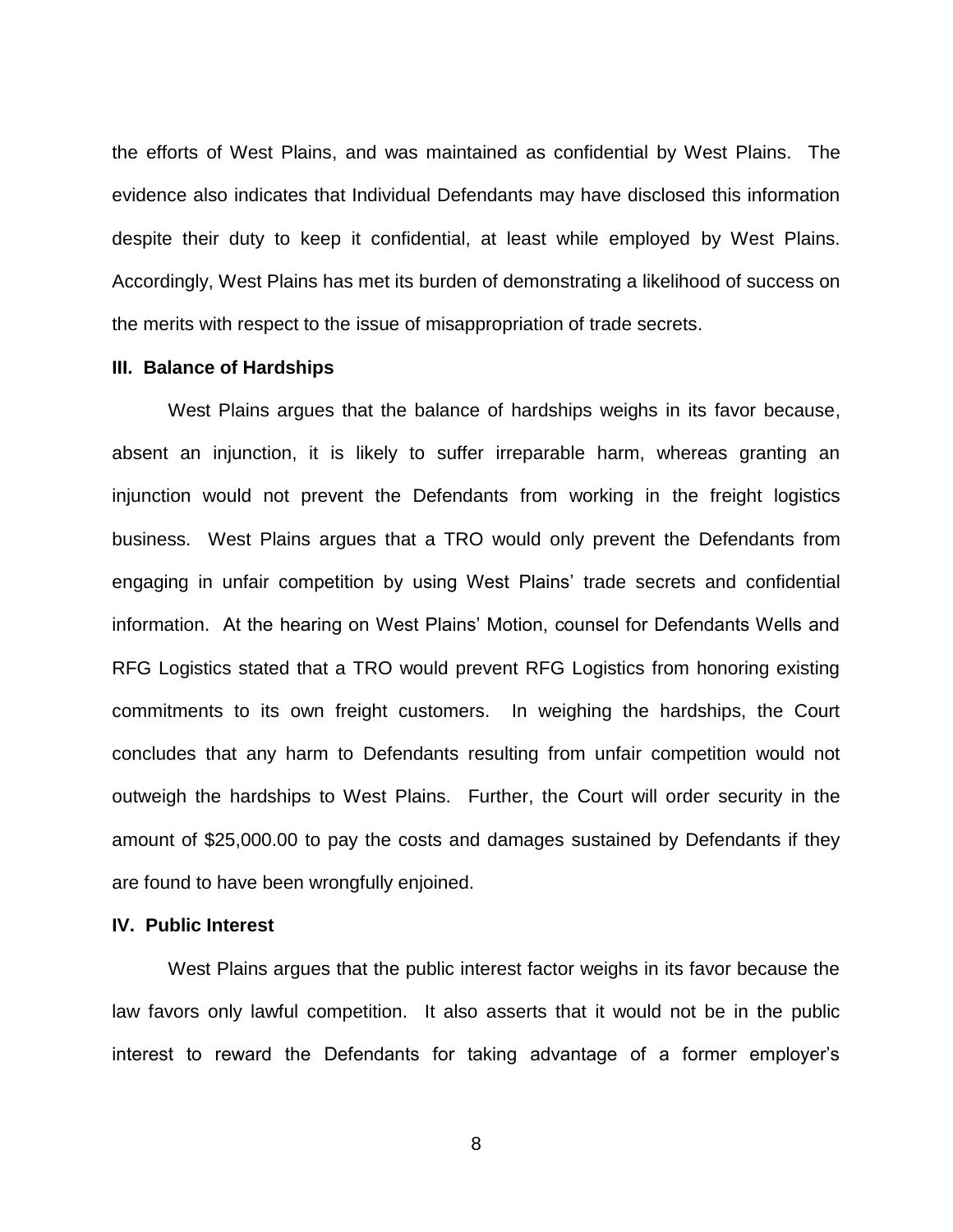investment. The Court agrees and concludes that a TRO maintaining the status quo so far as possible serves the public interest in this case.

### **CONCLUSION**

Based on an analysis of the *Dataphase* factors as applied to the evidence submitted by West Plains, the Court finds that a TRO is necessary to preserve the status quo, at least pending the resolution of the preliminary injunction hearing to be held before this Court. The Court also concludes that West Plains has made reasonable efforts to notify Defendants of this Motion, and concludes that a TRO should issue. Accordingly

IT IS ORDERED that West Plains' Motion for Temporary Restraining Order and Preliminary Injunction (Filing No. 5) is granted in part, as follows:

1. Defendants Jeffrey Bradley, Thomas Danner, Rebecca Danner, Jody May, Chad Needham, Todd Payzant, Crystal Konecky, Samatha Rhone, Cindy Scholting and Drew Waggoner (the "Individual Defendants") are restrained and enjoined from directly or indirectly soliciting or contacting, with a view to brokering with, servicing, contracting with, or accepting business from any person, firm, business, customer, client, or contractor with whom the Individual Defendants solicited or serviced or otherwise dealt with on behalf of West Plains.

2. Defendants are restrained and enjoined from directly or indirectly using, disclosing or transmitting for any purpose any confidential information and trade secrets obtained by Individual Defendants during their employment with West Plains, including without limitation, information about customer needs (e.g. quantity of resources and location of resources needed by customers; and customer contact personnel and their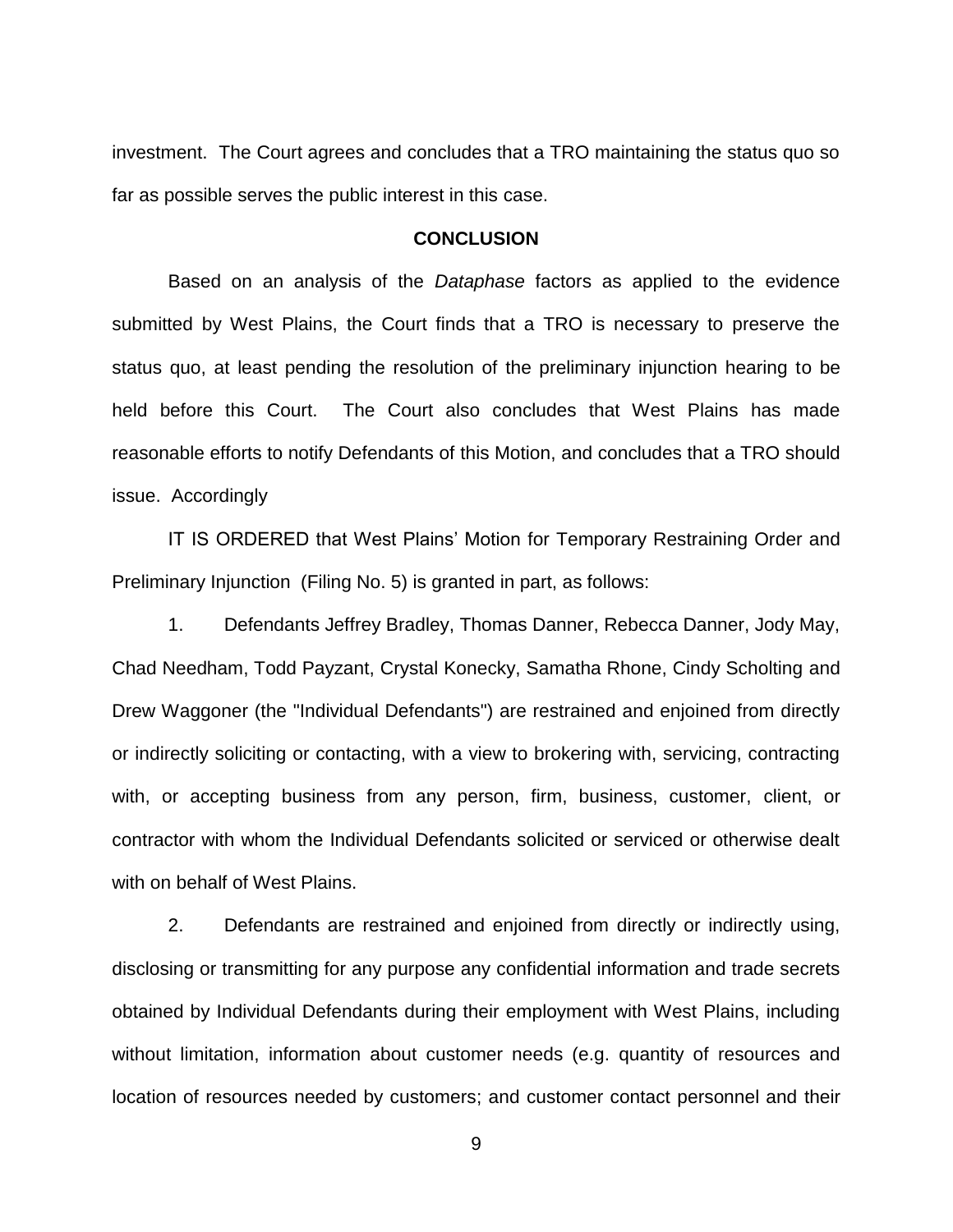corresponding facsimile numbers, telephone numbers, or email contact information); pricing processes and rates; driver databases and/or spreadsheets and information contained therein or derived therefrom; proposals made or planned by West Plains for such customers; and technical analyses or other data provided by West Plains for use by Individual Defendants in servicing customers and contract carriers (collectively the "Confidential Information").

3. Defendants and all persons or entities acting in concert with them are restrained and enjoined from destroying, manipulating, or disposing of any data, including Confidential Information, taken from West Plains.

4. Defendants and all persons or entities acting in concert with them shall immediately return to West Plains all original records or documents and any copies in whatever form or type, that contain Confidential Information belonging to West Plains.

5. Defendants are restrained and enjoined from directly or indirectly taking freight orders or placing freight orders for brokerage from any person, firm, business, customer, client, or contractor with whom the Individual Defendants solicited or serviced or otherwise dealt with on behalf of West Plains.

6. This Temporary Restraining Order is issued on February 12, 2013, at 3:20 p.m., and expires on February 26, 2013, at 3:20 p.m., unless earlier amended or vacated.

7. Plaintiff is instructed to effect service of this Temporary Restraining Order upon Defendants according to Fed. R. Civ. P. 65(d)(2).